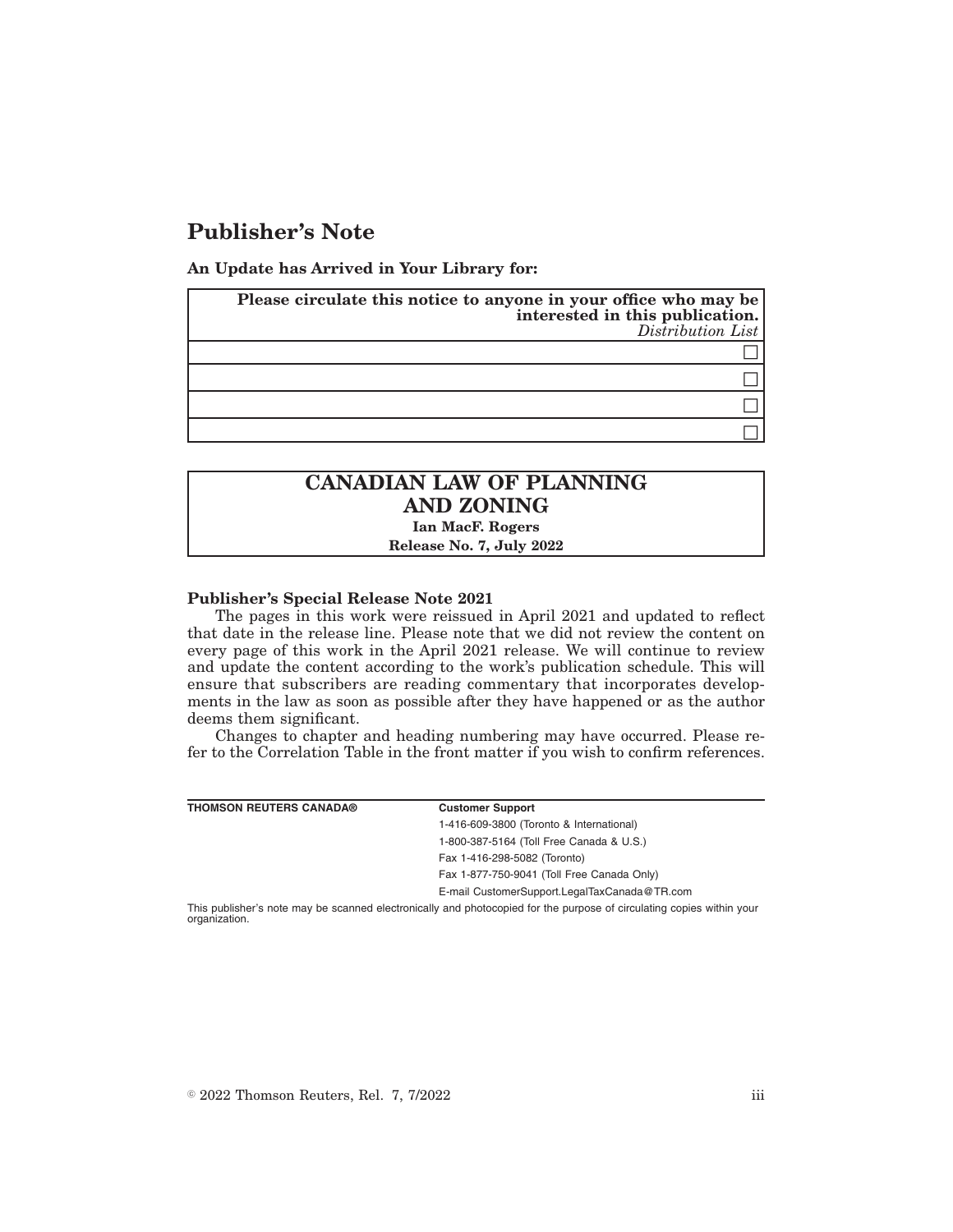Written by leading authorities in municipal law in Canada, the fully revised second edition of *Canadian Law of Planning and Zoning* remains the only Canadian text comprehensively covering all aspects of the municipal regulation of land use, including key cases and selected planning legislation from across Canada.

This release features updates to the case law and commentary available in these chapters: 3 (The Plan), 4 (Zoning and Land Use), 5 (Subdivision and Development), 6 Heritage Designation 7 (Building Construction - Sign Regulation), and 8 (Challenges to Planning Decisions, Reviews and Appeals)

#### **Highlights**

#### **Case Law**

- Planning Official Plan Amendment Where a proposed amendment struck "the appropriate balance between neighbourhood character, streetscape, urban design, intensification and compatibility", it was approved: *LJM Developments (Stoney Creek) Inc. v. Hamilton (City)*, 2022 CarswellOnt 1763 (Ont. Land Tribunal)
- **Example 3 Exercise 2** Compatibility and Prevalence Where variances which would allow greater massing and height of the rear of building were sought, they were refused because they did not suit the character of the neighbourhood: *Grisch, Re*, 2022 CarswellOnt 2559 (Tor. L.A.B.)
- E **Building Construction Sign Regulation Permit —** Where the site of the sign is the same place as a previous sign, the sign is not especially large given the area on which it is placed, the sign fits into the area and there is little risk of proliferation of such signs, it has been approved:*Cameron Corporation v. Development Authority of the City of Edmonton*, 2022 ABESDAB 10028 (Alta. E.S.D.A.B.)
- E **Appeals Motions Adjournment —** Ongoing processes such as environmental assessment appeals, are not a sufficient reason to adjourn a planning hearing: *Angus Glen Landowners' Group Inc. v. Markham (City)*, 2022 CarswellOnt 2416 (Ont. Land Tribunal)
- **•** Appeals Costs Factors Where an appellant put forth a baseless appeal, without evidence or legal argument, had no direct interest in the case and asserted a public interest without representing the public in any meaningful way, costs were awarded to the respondents: *Maynard v. Mississippi Mills (Town)*, 2022 CarswellOnt 1962 (Ont.L.T.)

### **ProView Developments**

Your ProView edition of this product now has a new, modified layout:

- The opening page is now the title page of the book as you would see in the print work
- As with the print product, the front matter is in a different order than previously displayed
- E The Table of Cases and Index are now in PDF with no searching and linking